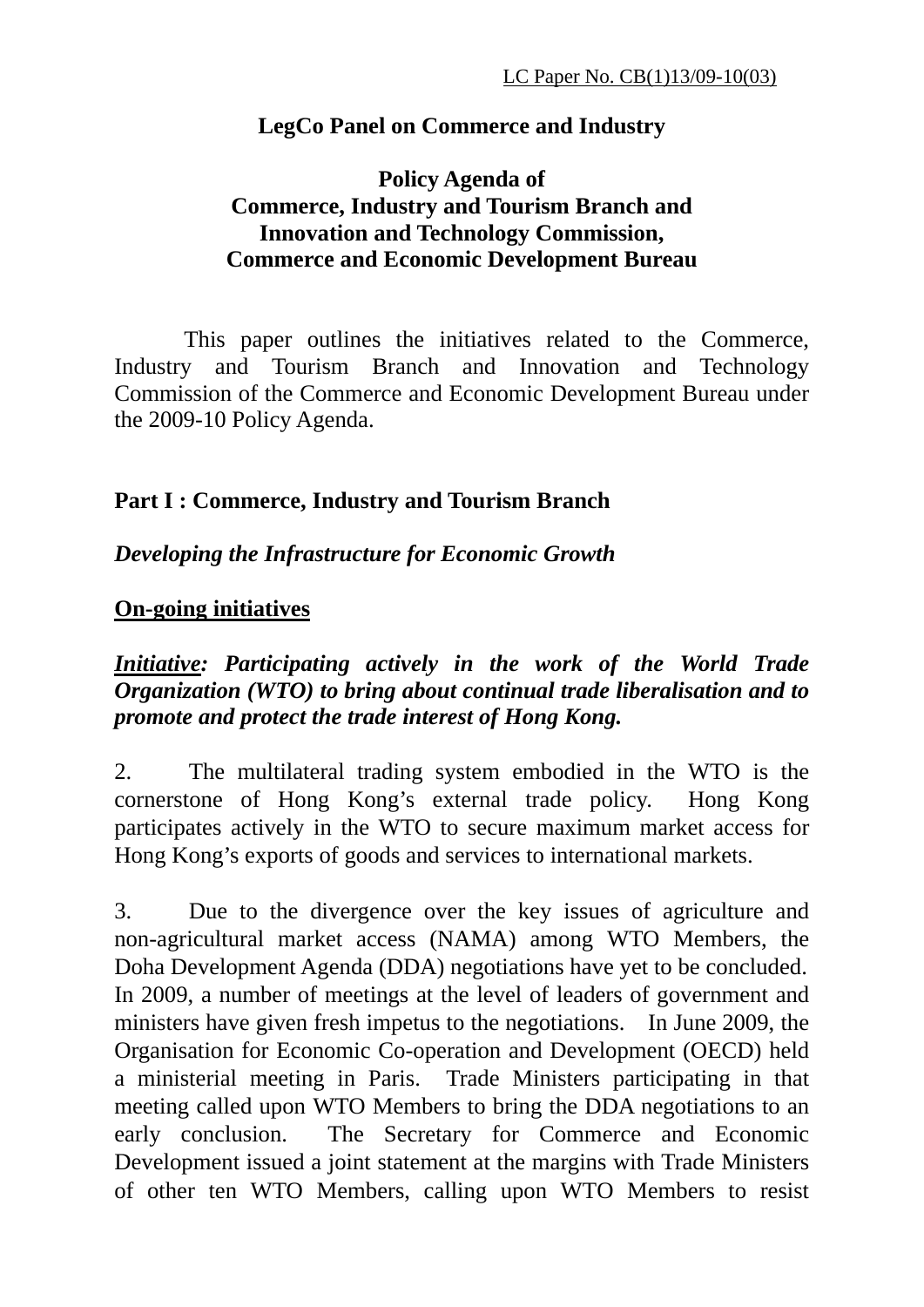protectionism and to conclude the DDA negotiations as soon as possible.

4. At the L'Aquila Summit held on 9 July 2009, G8+5 Leaders issued a joint declaration pledging, among other things, to seek an ambitious and balanced conclusion to the DDA negotiations in 2010. Leaders also instructed their Ministers to explore immediately all possible avenues for direct engagement within the WTO.

5. At the Asia-Pacific Economic Cooperation Ministers Responsible for Trade Meeting held on 21 and 22 July 2009 in Singapore in which the Secretary for Commerce and Economic Development attended, Ministers called for an ambitious and balanced conclusion to the DDA in 2010.

6. Most recently, at the G20 Pittsburgh Summit held on 24 and 25 September 2009, Leaders reiterated their determination to seek an ambitious and balanced conclusion to the DDA negotiations in 2010. They also asked their ministers to take stock of the negotiations no later than early 2010, and to seek progress on all negotiating areas.

7. We will continue to work closely with other WTO Members for an early conclusion of the Doha Round.

# *Initiative: Encouraging more enterprises from the emerging markets in Russia, India and the Middle East to invest in Hong Kong and helping our enterprises tap the growing business opportunities in these markets.*

8. In order to tap the opportunities arising from the continuous economic growth of emerging markets in Russia, India and the Middle East albeit the financial crisis, and the expected increase of the two way trade and investment flows between these economies and the Mainland in the coming years, Invest Hong Kong (InvestHK) will recruit more consultants in India next year to enhance its promotion efforts in India's major cities, such as Mumbai, Delhi, Ahmadabad and Hyderabad, etc. It will engage a new consultant in Russia next year to help identify those companies that have the intention and capacity to open business in Hong Kong. InvestHK will also hire an Arabic speaking staff to locate and liaise with our Arabic speaking targets, so as to expand the client coverage in the market.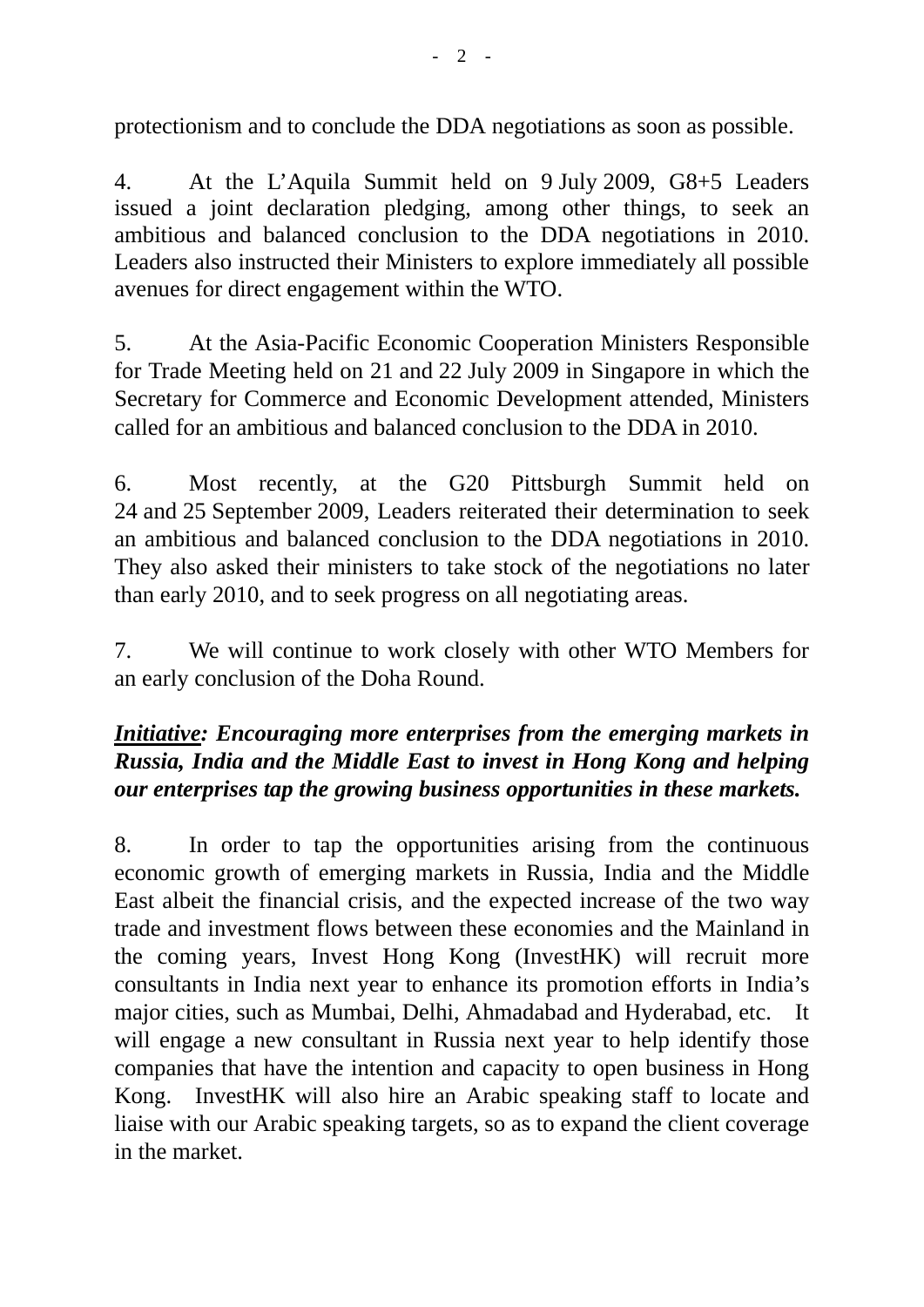9. In addition, InvestHK will continue to conduct investment promotion visits and organise promotional programmes in the targeted cities of these countries. In particular, InvestHK will organise in 2010 a large-scale integrated marketing campaign in India, to be followed by investment promotion visits.

*Initiative: Encouraging more Mainland, Taiwan and overseas enterprises to invest and set up offices in Hong Kong; strengthening aftercare services and support to those enterprises already established here to encourage them to upgrade their presence; and undertaking joint promotional efforts with the Mainland authorities to promote the combined competitive advantages offered by Hong Kong and the Mainland.* 

10. In 2008 and the first half of 2009 respectively, InvestHK has completed 257 and 180 international, Mainland and Taiwan investment projects. InvestHK will continue to maintain its promotion efforts through its Investment Promotion Units or consultants in over 27 locations in the Mainland, overseas and Taiwan.

11. Mainland companies will remain as priority targets. InvestHK will further launch the investment promotion campaign, "On Your Marks, Get-set, Go" in Sichuan, Guangdong and Liao Ning at the end of 2009 and 2010. It will continue to conduct joint promotion seminars with Mainland provincial and municipal authorities in key overseas markets, including a large-scale investment promotion event with Guangdong Province in Sydney on 27 October 2009.

12. InvestHK has also launched the "Aftercare Programme" in the second half of 2009 to strengthen its relation with those Mainland companies that have already established their presence in Hong Kong and to assist them to expand their businesses here. It is now actively communicating with Mainland companies from different sectors to understand their needs, so as to provide better support services to them.

13. InvestHK will strengthen its promotion efforts in Taiwan. It will launch a series of marketing activities in Taiwan from October 2009 to March 2010 to promote Hong Kong's advantages. This includes a seminar to be held in Taipei in December this year through which the Director General of Investment Promotion and guest speakers from the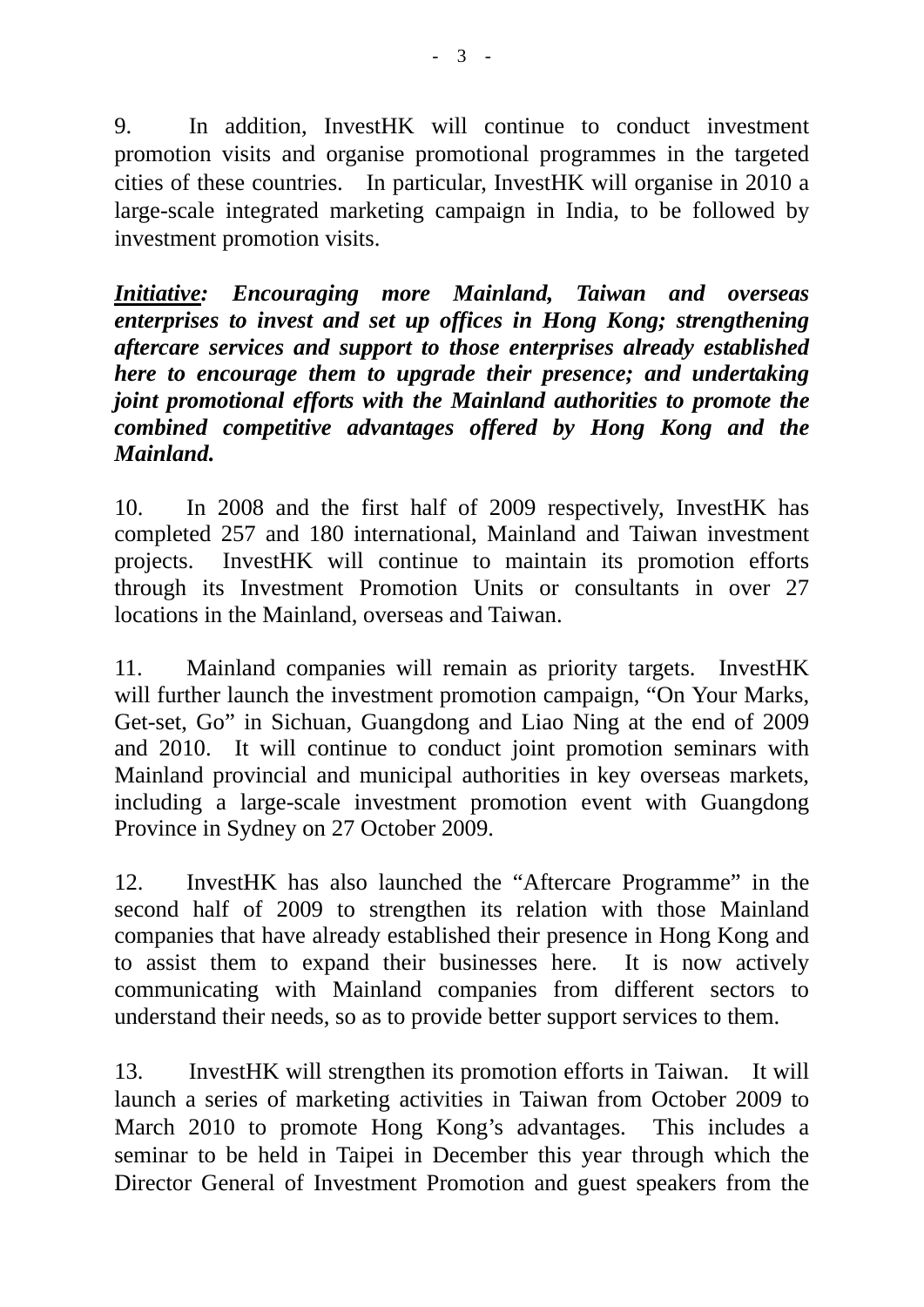financial and accounting services industries will introduce and promote the investment environment of Hong Kong to the Taiwan business people. InvestHK will also compile a more comprehensive database of Taiwanese companies in Hong Kong, Taiwan and the Mainland, and conduct perception survey to understand better their investment needs in Hong Kong.

*Initiative: Working closely with the Mainland authorities to ensure the smooth and effective implementation of the Mainland and Hong Kong Closer Economic Partnership Arrangement (CEPA); and seeking further trade liberalisation under CEPA, particularly for early and pilot implementation in Guangdong Province to complement the development direction in "The Outline of the Plan for the Reform and Development of the Pearl River Delta (2008-2020)".* 

14. Supplement VI to CEPA (Supplement VI) concluded in May 2009 further improves the market access opportunities of Hong Kong businesses in the Mainland. It encompasses 29 liberalisation measures in 20 services areas. Both sides have also agreed to enhance financial co-operation and take forward the work on mutual recognition of professional qualifications. All the services liberalisation measures will take effect from 1 October  $2009<sup>1</sup>$ .

15. The Government attaches great importance to the promotion and effective implementation of CEPA. In this regard, we maintain close liaison with the Mainland authorities concerned. We co-organised with the Mainland authorities a Business Forum in September 2009, inviting Central and Guangdong officials to explain the details and implementation of the liberalisation measures under CEPA, in particular the Guangdong pilot measures. We will continue to organise Consultative Forum to gather views from the trade on CEPA liberalisation and implementation matters.

16. We will discuss in good time with the Mainland authorities for further trade liberalisation measures, particularly those for early and pilot implementation in Guangdong so as to complement the policy direction as

 $\overline{a}$ 

<sup>1</sup> The qualification recognition arrangement for Hong Kong project managers under the construction sector has become effective from the signing date of the Supplement VI.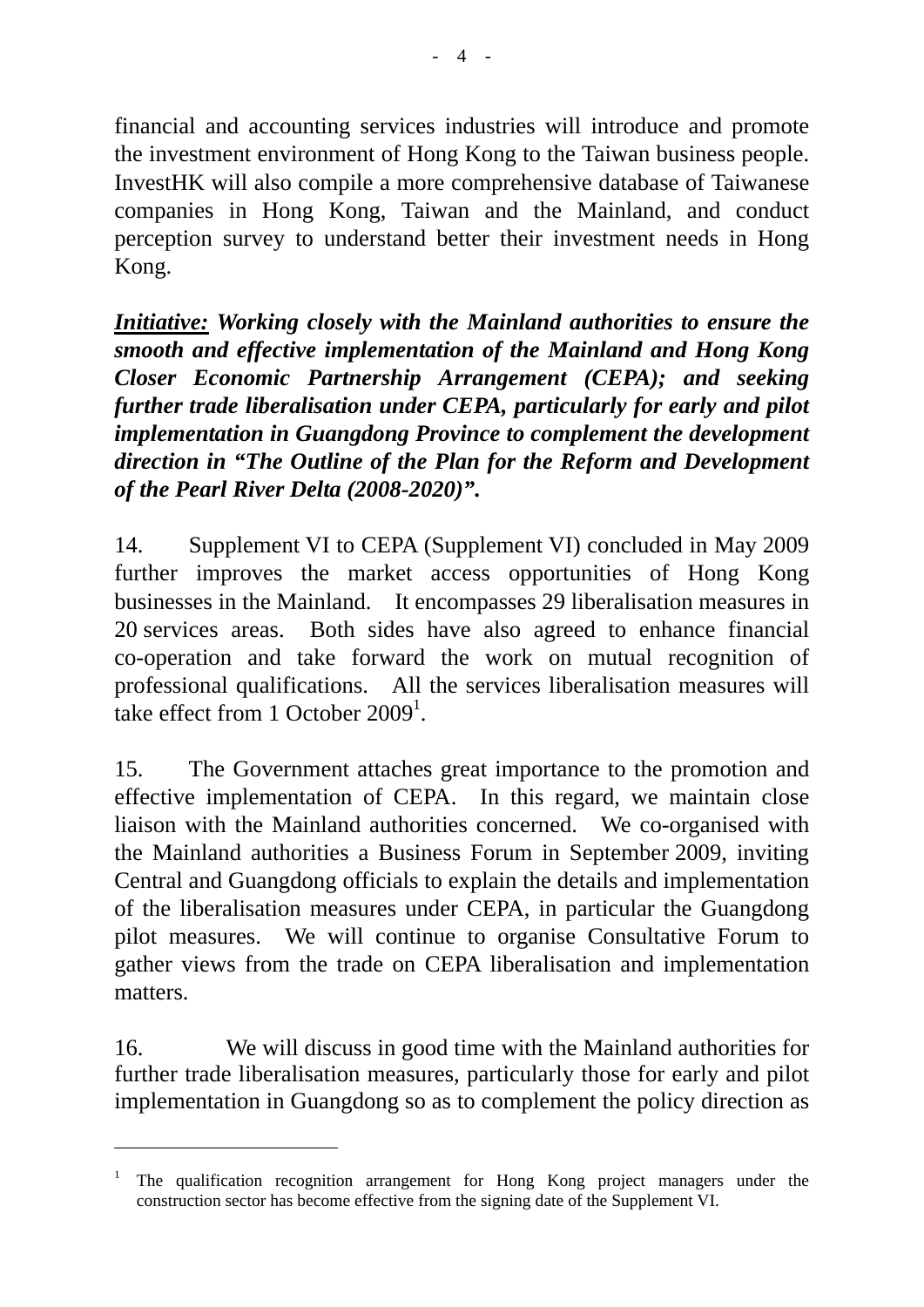set out in the "Outline of the Plan for the Reform and Development of the Pearl River Delta" of supporting intensive co-operation in modern services sectors between Guangdong and Hong Kong. We will also include in our request liberalisation measures in the traditional service pillars (i.e. financial services, tourism, logistics, and business support and professional services) as well as the six industries which Hong Kong enjoys a competitive edge (i.e. medical services, testing and certification, cultural and creative industries, education services, innovation and technology, and environmental industries).

## *Initiative* : *Continuing to support Hong Kong enterprises on the development and promotion of Hong Kong brands to enable them to better compete in the Mainland and overseas markets.*

17. With intense competition in the global market, brand building is becoming increasingly important for Hong Kong. With this in mind, the Hong Kong's Overseas Economic and Trade Offices, InvestHK, the Hong Kong Trade Development Council (TDC) and the Hong Kong Tourism Board (HKTB) will continue to promote to a wide international audience our unique position as one of the world's most cosmopolitan and dynamic cities.

18. In parallel, we will strengthen co-operation and communication with relevant organisations, such as the TDC, various trade associations and other key stakeholders in the trade, to help Hong Kong enterprises develop and promote their brands. For example, Trade and Industry Department (TID) will organise seminars on brand building, and provide funding through the small and medium enterprises funding schemes to facilitate local enterprises in promoting their brands in the Mainland and overseas markets.

## *Initiative: Continuing to support Hong Kong enterprises (in particular SMEs) through measures including various funding schemes.*

19. We continue to assist Hong Kong enterprises to secure trade finance, expand market and enhance overall competitiveness through the funding schemes administered by the TID. In the past year, many enterprises have been facing liquidity problem amidst the financial tsunami. In response, we introduced a series of appropriate relief measures.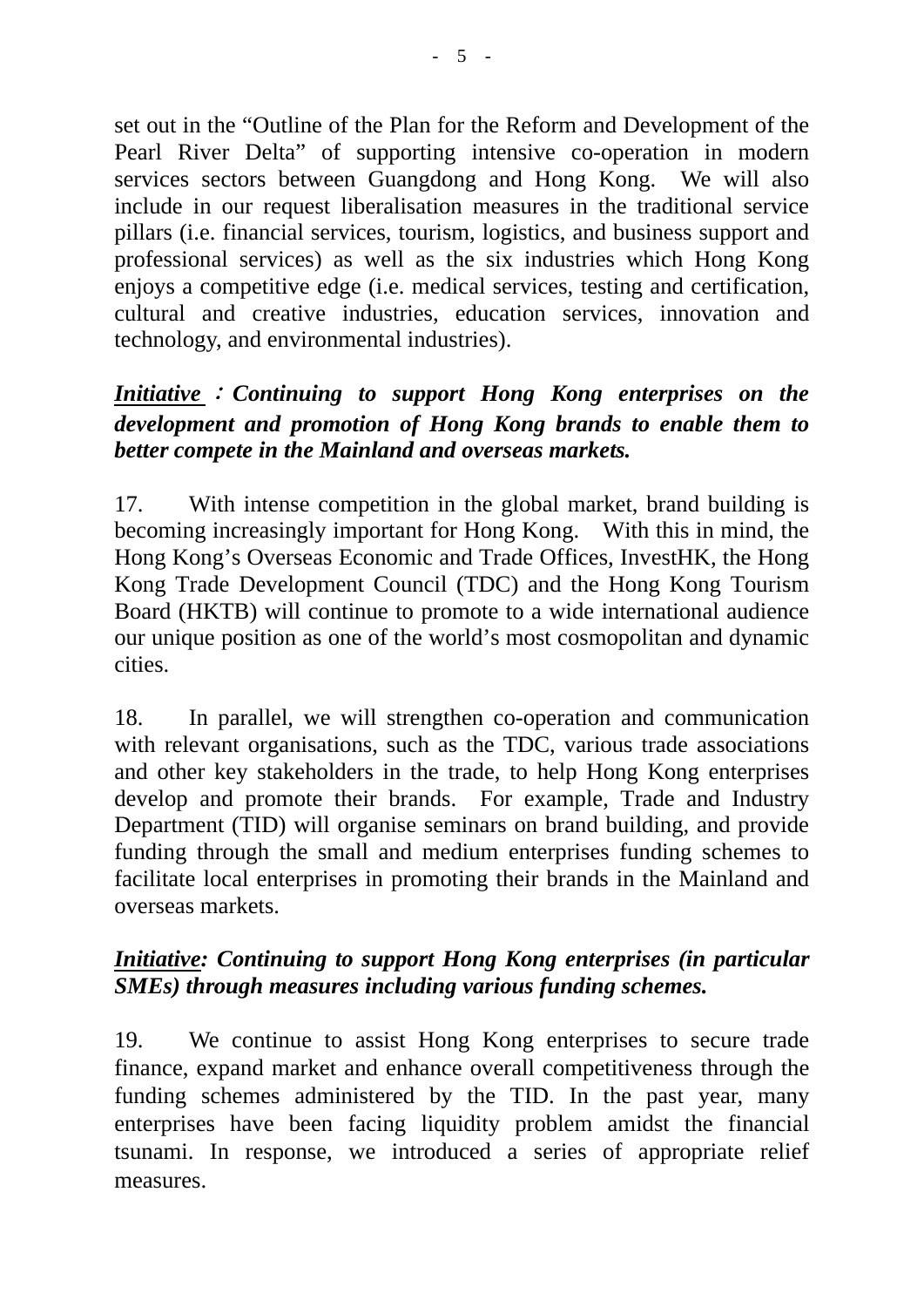20. First in November last year, we injected more flexibility in the loan guarantee ceiling under the on-going SME Loan Guarantee Scheme (SGS) by removing the sub-ceilings of the loan guarantee for Business Installations and Equipment Loans and Working Capital Loans. The guarantee period for Working Capital Loans has also been extended.

21. Furthermore, in December last year, we launched the Special Loan Guarantee Scheme (SpGS) which has a total Government commitment of \$100 billion to provide a 70% loan guarantee in support of credit facilities given by the participating lending institutions (PLIs). We decided in mid-June this year to extend the application period of the SpGS to the end of this year, and the Government guarantee ratio has been increased from 70% to 80%. Since its launch, the SpGS has been effective, and well-received by enterprises. We are currently reviewing the scheme and will announce the decision once the review is completed.

22. In addition, we have introduced a series of enhancement measures to the SME Export Marketing Fund, including raising the grant ceiling and scope of subsidy in order to help SMEs explore new markets.

23. The Support and Consultation Centre for SMEs (SUCCESS), under the TID continues to provide SMEs with free, reliable and practical information and consultation services. SUCCESS regularly organises seminars, workshops and other activities to help broaden SMEs' business knowledge and enhance their entrepreneurial skills.

24. Moreover, following the introduction of a basket of measures to enhance support to the export sector by the Hong Kong Export Credit Insurance Corporation (ECIC) since last year and the Legislative Council's approval of raising the cap on ECIC's contingent liability guaranteed by the Government from \$15 billion and \$30 billion in February this year, both the number of and the total amount of the credit limits approved by ECIC have increased significantly. As at end September, the maximum contingent liability in relation to the export credit insurance provided by ECIC amounted to \$21.114 billion, representing a 42% increase on the amount as at end January (before the cap on contingent liability was raised).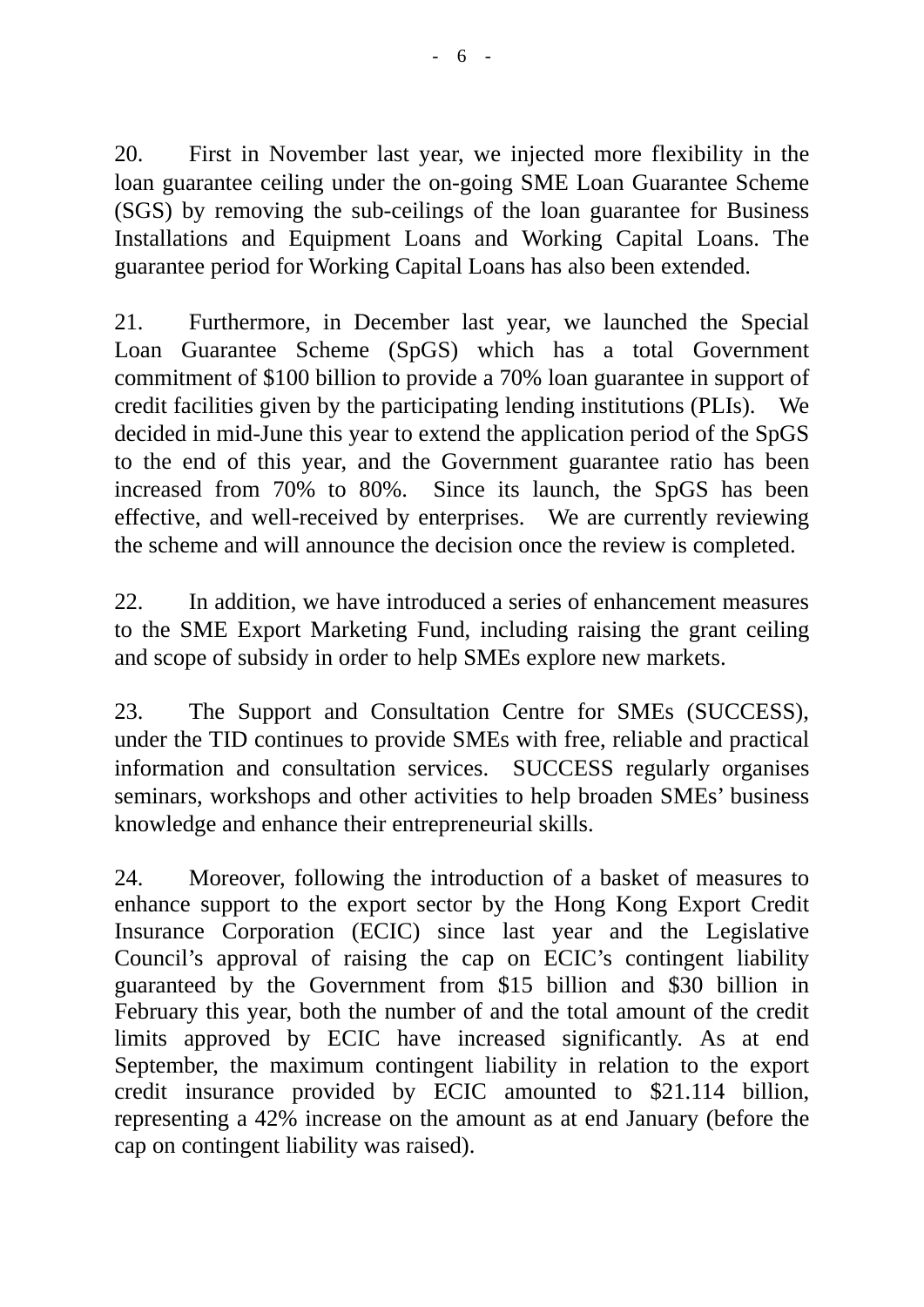25. ECIC has continued to improve its services. For example, ECIC has strengthened co-operation with the China Export and Credit Insurance Corporation, with a view to assisting Hong Kong companies to expand their markets in the Mainland. The two parties will sign a memorandum of understanding on co-operation by the end of this month (27 October). At the same time, ECIC seeks to provide more export credit insurance services to bank clients through enhanced co-operation with the banking sector, thereby facilitating these clients to obtain trade finance from banks. Moreover, ECIC has extended the provision of free buyer credit check services to exporters until the end of March next year and will, from January 2010, extend its annual policy fee waiver for another year.

## *Initiative: Working closely with the trade to facilitate the latter to adapt to the Mainland's policy adjustments, to facilitate them to upgrade, restructure and relocate their operation, to develop new markets, as well as to reflect their views to the Mainland authorities.*

26. In recent years, the Mainland has been introducing policy adjustments in areas like processing trade, labour and environmental protection. Coupled with last year's financial tsunami, challenges faced by Hong Kong-owned enterprises have been grave. The HKSAR Government has been doing our best to assist. We maintain close contact with the trade and the relevant Mainland authorities through various channels, including the "Task Force to Support the Processing Trade" and the "Hong Kong / Guangdong Expert Group on the Restructuring and Upgrading of the Processing Trade". By doing so, we endeavour to reflect the trade's concerns and proposals to the Mainland authorities and to assist Hong Kong-owned enterprises to upgrade and restructure.

27. The Mainland responded positively to the recommendations of the HKSAR Government by announcing in December last year 14 policies to support Hong Kong. Specific measures have been rolled out progressively. The major ones include suspending the actual payment of standing book deposit for processing trade enterprises, making adjustments to the Catalogues of Restricted Products and Prohibited Products for the Processing Trade and raising the rates of export tax rebate of certain goods seven times, etc. These measures have alleviated the burden on Hong Kong-owned enterprises.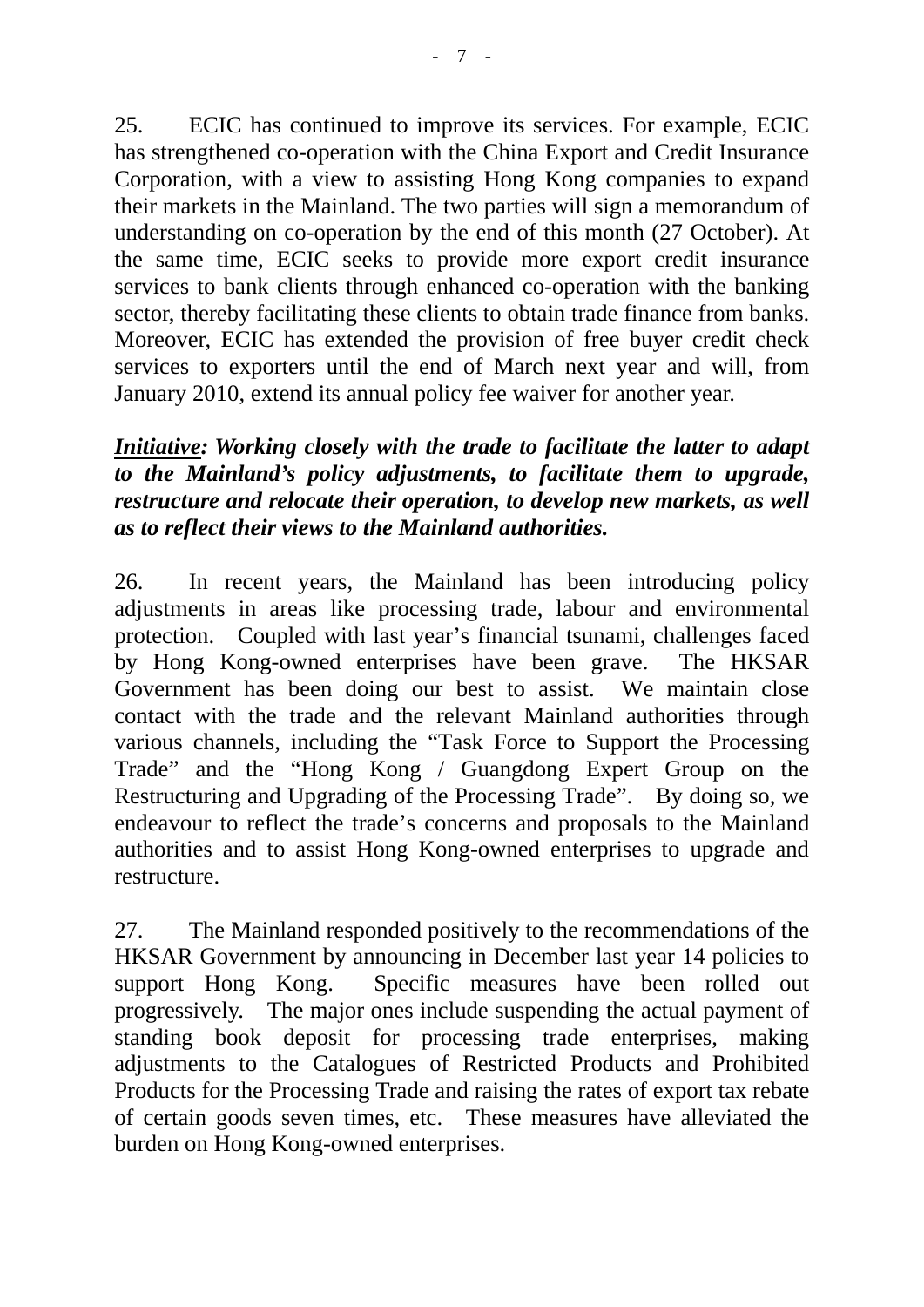28. The Guangdong Province also announced in January this year 30 measures to assist Hong Kong, Macau and Taiwan-owned enterprises to face the challenge of the global financial crisis and to expedite restructuring and upgrading. Measures relevant to the processing trade include launching a special fund for restructuring and upgrading, reducing or waiving certain taxes and fees, and simplifying the process for restructuring and relocation, outward processing and domestic sales. In addition, relevant Guangdong authorities have started to implement facilitation measures such as "restructure without stopping production, carrying forward without appraising the value" and "single tax return for multiple domestic sales" arrangements to encourage "contract processing" factories to restructure to form foreign investment enterprises.

29. We will continue to follow up with the relevant Mainland authorities other measures proposed by the trade, including streamlining the procedures for Hong Kong-owned enterprises to open distribution and retail outlets, standardising the certification/inspection system, simplifying the process of quality inspection, simplifying the tax filing arrangements, and disseminating to enterprises information about local consumer market, sales channels and credit rating of distributors. We will continue to support relevant Mainland authorities in organising business matching activities and trade fairs as platforms for Hong Kong-owned enterprises to tap the Mainland domestic market.

30. Furthermore, enterprises may obtain funding from the SGS and SpGS under the TID and the "Innovation and Technology Fund" (ITF) under the Innovation and Technology Commission to acquire new equipment, develop new markets and upgrade their technological capability. Support bodies such as the TDC and the Hong Kong Productivity Council also actively assist enterprises in developing business opportunities, upgrading technological knowhow and improving environmental performance.

## *Initiative: Further promoting and expanding trade, investment, tourism and other areas of economic co-operation between Hong Kong and Taiwan.*

31. Taiwan is the fifth largest trading partner of Hong Kong. The Government and relevant organisations are taking various measures to enhance our trade and economic relations with Taiwan.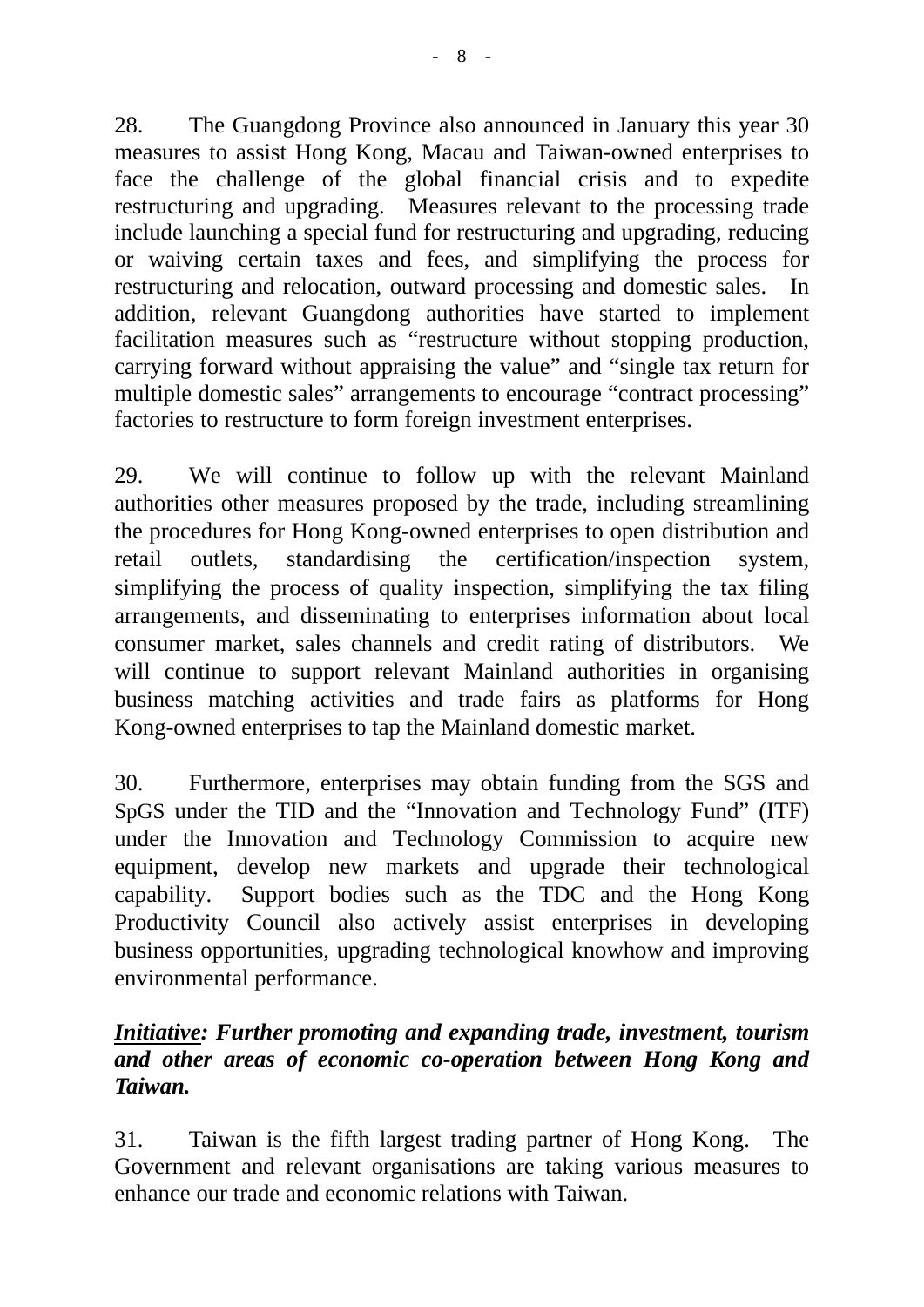32. The Taipei Office of the TDC has been in operation since end 2008 to step up efforts in promoting Hong Kong as a business platform and strengthening contacts with senior business leaders in Taiwan. Since its establishment, the Taipei Office has organised a series of commerce and trade exchange activities in Hong Kong and Taiwan, covering the MICE (meetings, incentives, conventions and exhibitions) industry, professional services, legal services, services relating to real estate, design, digital entertainment and the film industry, etc. The Taipei Office has also assisted in organising Taiwan trade delegations to visit Hong Kong and exchange activities between the commerce and trade sectors of the two places.

33. In parallel, InvestHK will enhance its promotional efforts in Taiwan. Details are set out in paragraph 13.

34. On tourism, we are liaising with the Taiwan authorities on the HKTB's plan to upgrade its Taipei representative office to a formal office. HKTB will strengthen its efforts in promoting Hong Kong to the Taiwanese community, opening up new sources of visitors from Taiwan cities, attracting more visitors with high spending power from the business, family and youth sectors in Taiwan, as well as extending their period of stay in Hong Kong. At the same time, the Mainland authorities' policy to allow Mainland tour groups travelling to Taiwan to enter and stay in Hong Kong en route and to travel on cruise vessels homeporting in Hong Kong to Taiwan facilitates the development of "multi-destination" itineraries covering both Hong Kong and Taiwan. This will attract more Mainland visitors to Hong Kong.

35. To further promote the exchange and co-operation in trade, investment, tourism and other aspects between Hong Kong and Taiwan, the Governments of the two places have been in close liaison in the past few months on the establishment of committees for facilitating bilateral commerce and trade. We hope that through the mutual efforts of Hong Kong and Taiwan sides, these committees can be established soon.

*Initiative: Assessing the long-term demand for convention and exhibition infrastructure and making plans for the provision of additional facilities when needed.*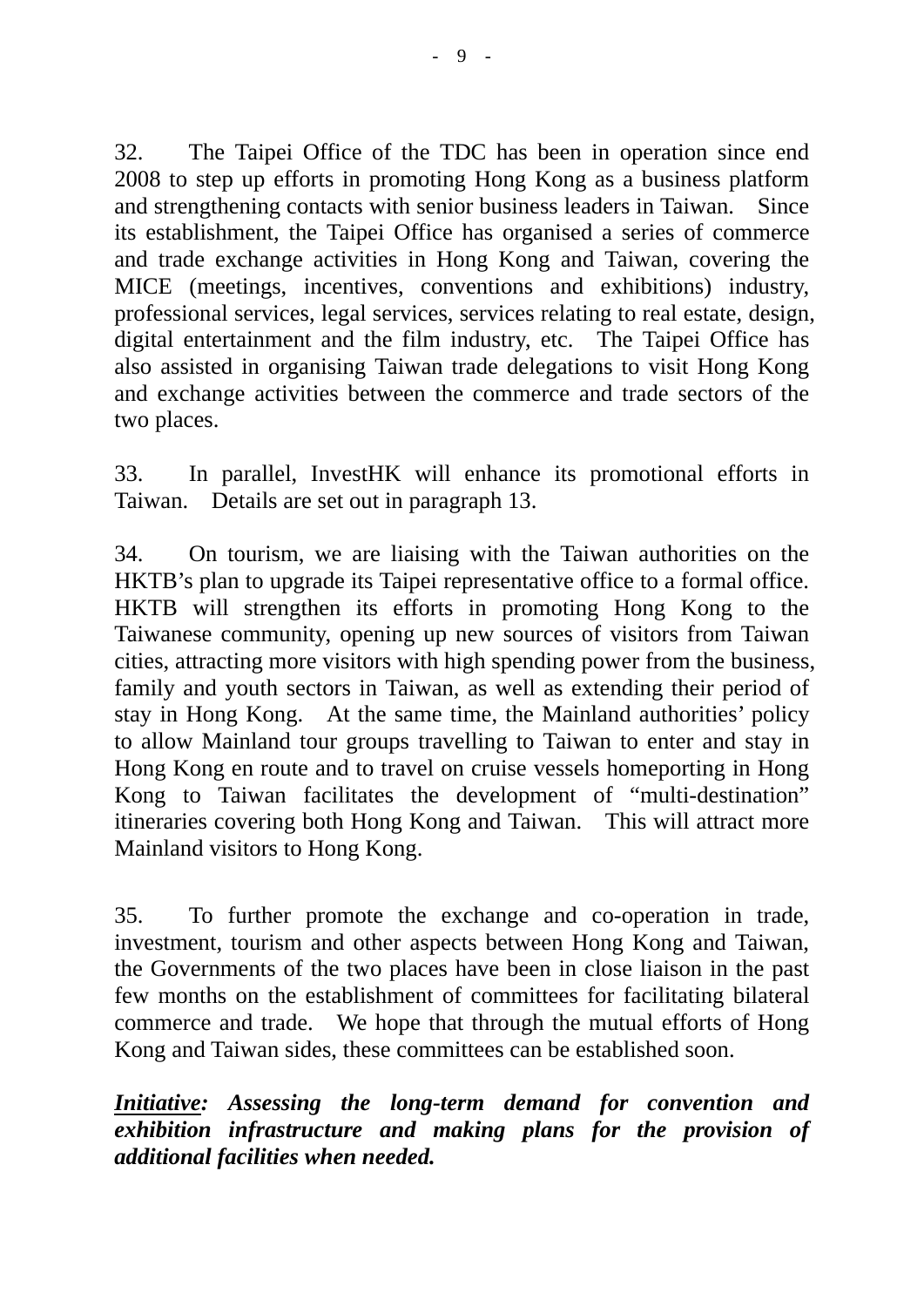36. The atrium link extension of the Hong Kong Convention and Exhibition Centre (HKCEC) commenced operation in April 2009. Boosting HKCEC's dedicated exhibition space by 42% to 66 000 square metres, the extension has benefited a large number of SMEs queuing for participation in over-subscribed trade shows. We will continue to monitor the long-term demand for convention and exhibition facilities in Hong Kong and plan for the provision of additional quality facilities when needed. We are still examining the feasibility of developing new exhibition facilities in the vicinity of HKCEC and will conduct a public consultation at an appropriate time when there is a concrete proposal.

*Initiative: Following through the enactment of the Copyright (Amendment) Bill 2009 in relation to the "business end-user copying/distribution offence" as well as rolling out targeted public education programmes before bringing the offence into operation.* 

37. A new criminal offence was introduced in 2007 against the copying/distribution of infringing copies of printed works in business. Before bringing the offence into operation, we have to set out in the law a set of numeric limits within which the offence will not apply. To this end, we introduced the Copyright (Amendment) Bill 2009 into the Legislative Council in May 2009. The Bill is now being scrutinised by the relevant Bills Committee.

38. We will launch public education programmes before bringing the new offence into operation. For details, please see paragraph 41.

## *Initiative: Taking forward various proposals for strengthening copyright protection in the digital environment with a view to introducing the relevant amendment bill into the Legislative Council in the second half of 2010.*

39. In April 2008, we released our preliminary proposals and sought public views on issues including the introduction of an all-embracing right of communication in electronic transmission with ancillary criminal sanctions, the role of online service providers in combating Internet piracy, etc. Having regard to the views received and taken reference of the experience and practices in overseas jurisdictions, we will soon release the Administration's refined proposals on the subject. Our current target is to introduce the relevant amendment bill into the Legislative Council in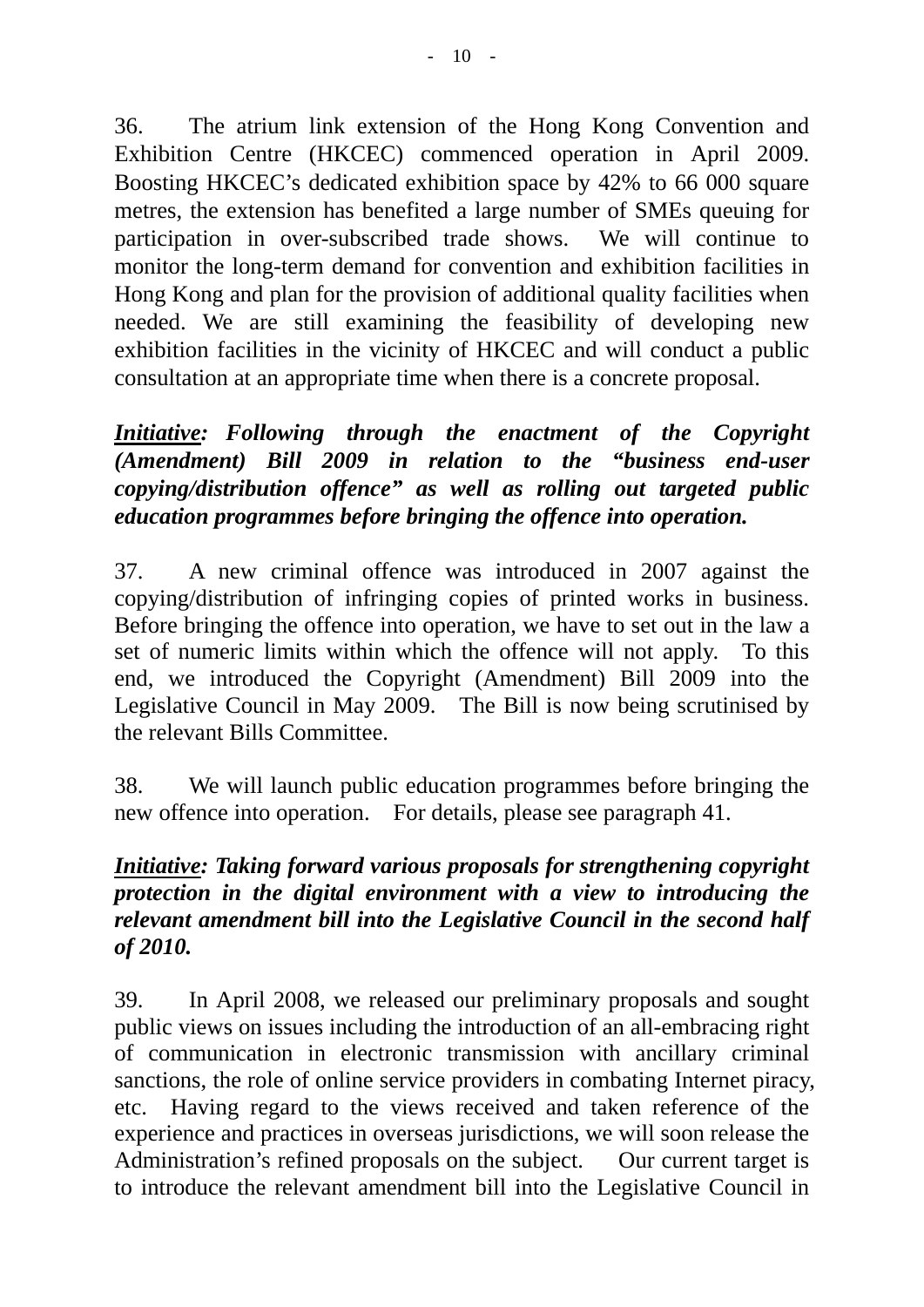the second half of 2010.

*Initiative: Continuing to promote awareness of and respect for intellectual property rights in the business sector, and to assist business, in particular SMEs, to achieve compliance with intellectual property rules.* 

40. The Intellectual Property Department, the TID and the Innovation and Technology Commission have jointly launched an Intellectual Capital Management Consultancy Programme (ICM Programme) since March 2009. The 12-month ICM programme offers free consultancy service to SMEs in Hong Kong. The service helps SMEs identify and capitalise on their intellectual assets (including brand, systems and practices of enterprise, registered intellectual property rights, etc.) for future business development. As of September 2009, over 200 organisations (mainly SMEs) have joined the ICM Programme.

41. We will continue to promote respect for intellectual property rights in the business sector through various channels and activities, including seminars, publication of leaflets and other reference materials. In disseminating information about the good practices that enterprises may adopt to help guard against copyright infringements, we will draw their attention to the new "business end-user copying/distribution offence" before the relevant provision is brought into operation.

*Initiative: Continuing to support the further development of wine trading and distribution businesses in Hong Kong, riding on growing demand across Asia. Measures being pursued include trade and investment promotion, facilitating the movement of wine imports into the Mainland, introduction of a certification scheme for wine storage facilities, manpower training and education, combating counterfeits, and collaboration with trading partners.* 

42. At the Panel meeting on 21 July 2009, we have briefed Members on the further development of wine-related businesses in Hong Kong since the exemption of wine duty in February 2008, including the positive market response and the Government's supportive measures. Wine imports have grown and wine-related businesses have become more vibrant. In particular, the industry is forecasting that Hong Kong will surpass London to become the world's second largest wine auction centre in 2009.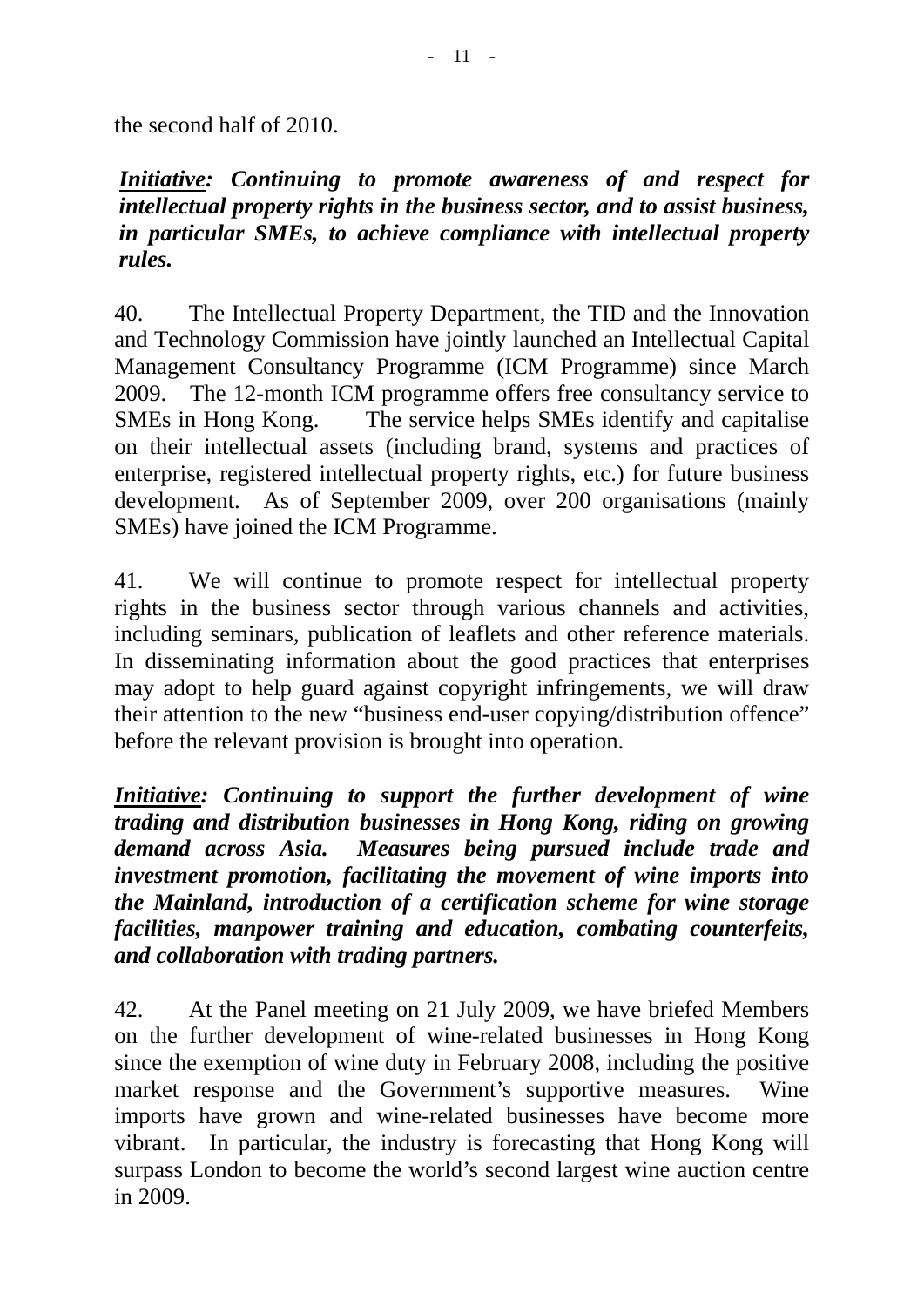43. On supportive measures, we are continuing our efforts on a few fronts, including the organisation of two key wine-related events in late October/early November<sup>2</sup>, discussions with the Mainland authorities to facilitate clearance of Hong Kong's wine exports to the Mainland, and possible development of a certification scheme whereby storage facilities meeting certain standards will be accredited. We are also actively discussing with other key wine-producing countries on possible promotional co-operation agreements, on top of the six agreements that we have signed so  $far<sup>3</sup>$ .

*Initiative: Continuing to pursue measures to facilitate the movement of people and goods across the boundary, with a view to maintaining Hong Kong's competitiveness. These include the further promotion of self-service immigration clearance to visitors, and the promulgation of a "Road Cargo System"(ROCARS) in 2010 that provides the electronic infrastructure for facilitating customs clearance of road cargoes.* 

44. Development of the ROCARS infrastructure is nearing completion. We expect to roll out the system in early 2010. Upon promulgation, users of ROCARS will enjoy seamless customs clearance at the land boundary, except those whose trucks are selected for inspection. We will introduce the relevant subsidiary legislation into the Legislative Council within 2009.

45. After we roll out the system, there will be an 18-month transitional period before the use of ROCARS is made mandatory in the third quarter of 2011. To encourage early migration, we will continue to articulate clearly to the industry the benefits offered by the new system. The Customs and Excise Department has been launching publicity and set up outreach teams to help individual companies. It will also arrange seminars and training for users of the system.

## **Part II : Innovation and Technology Commission**

 $\overline{a}$ 2 They are the Wine and Dine Festival to be organised by the HKTB from 30 October to 8 November 2009, as well as the International Wine and Spirits Fair by the TDC from 4 to 6 November 2009.

 $3$  We have signed co-operation agreements with France (and its Bordeaux region), Spain, Australia, Italy and Hungary.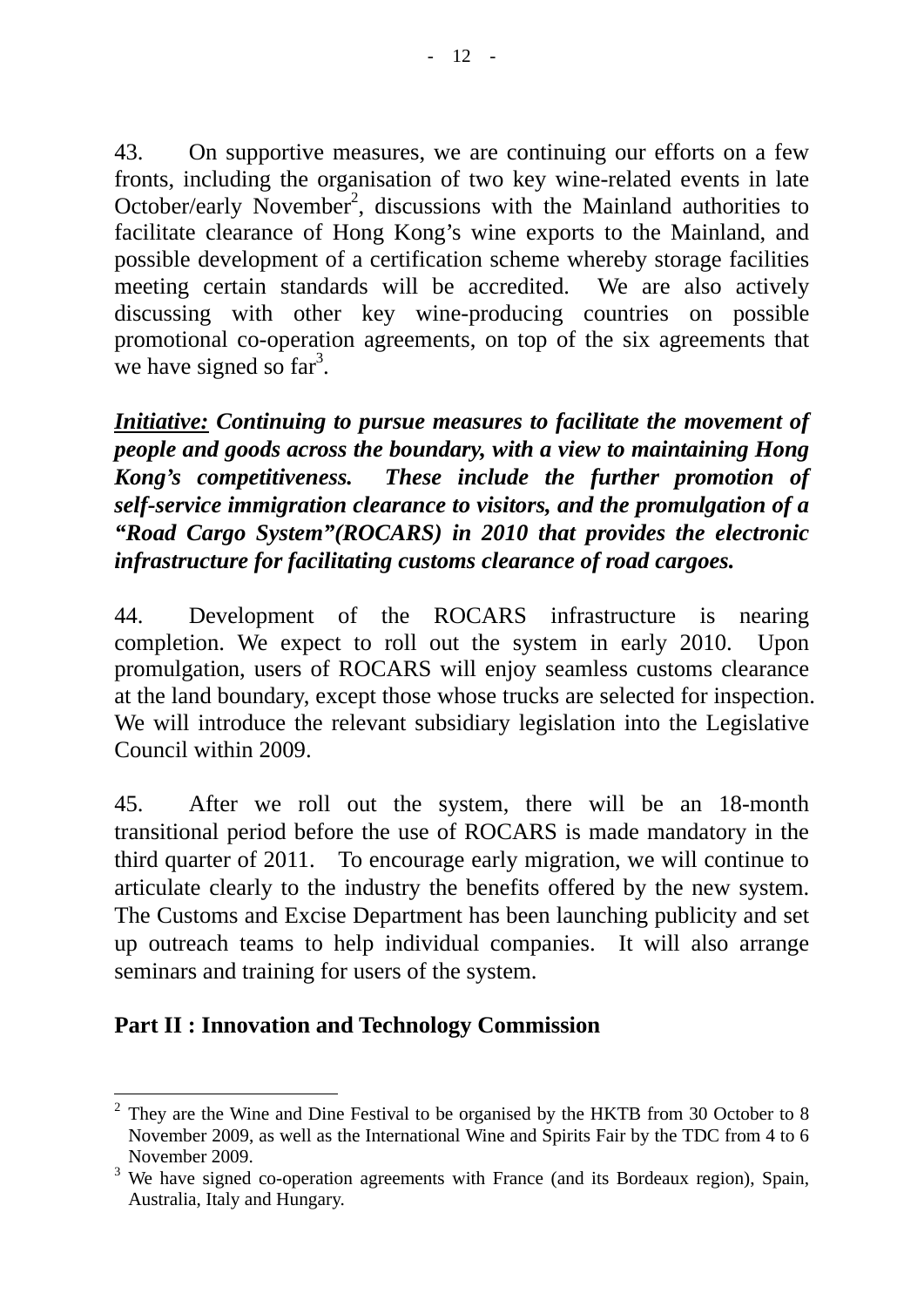## *Developing the Infrastructure for Economic Growth*

### **New Initiatives**

 $\overline{a}$ 

*Initiative: Introduce a Research and Development (R&D) Cash Rebate Scheme to encourage companies to increase their investment in R&D and to reinforce their collaboration with the local public research institutions.* 

46. Following the recommendations of the Task Force on Economic Challenges in June 2009 on further promoting innovation and technology in Hong Kong, the Administration undertook to explore actively the provision of financial and policy incentives to encourage more R&D investment in the private sector. The Government has planned to introduce an R&D Cash Rebate Scheme in 2010 to inculcate a research culture among enterprises and encourage enterprises to establish long-term partnerships with local public research institutions.

47. Under the Scheme, we will provide a 10% cash rebate on the technological R&D investment by local companies. It covers all R&D projects under the Innovation and Technology Fund (ITF) and non-ITF R&D projects where enterprises partner with or engage local designated research institutions<sup>4</sup> to undertake the R&D work. We will set aside \$200 million for launching the Scheme in April 2010, subject to the approval of the Finance Committee. We will conduct a review on the Schemes' effectiveness after three years.

## *Initiative: Assist the Hong Kong Council for Testing and Certification to draw up a three-year market driven industry development plan and promote the development of the testing and certification industry in Hong Kong.*

48. Testing and certification is one of the six economic areas with good potential identified by the Task Force on Economic Challenges for support and development. The Government established the Hong Kong Council for Testing and Certification (HKCTC) to drive the development of the industry, to raise its professional standards, and to enhance the recognition of the industry in the international arena by building up a

<sup>4</sup> The local designated research institutions refer to local universities, the R&D Centres under ITF and the Hong Kong Productivity Council.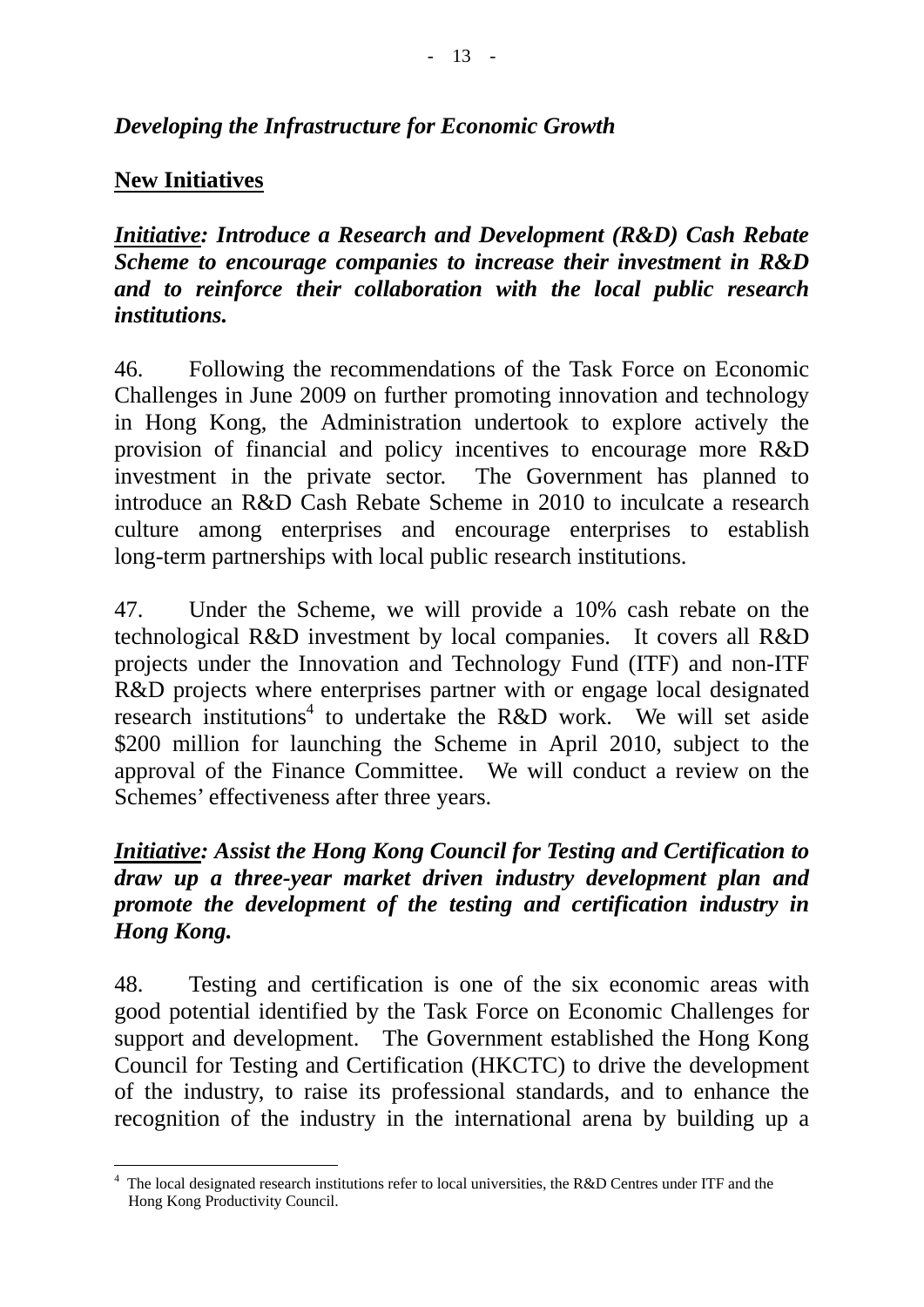brand name for Hong Kong's testing and certification services. The priority task of HKCTC is to work with the industry to formulate a three-year market-driven development plan within six months of its establishment for submission to the Chief Executive.

49. HKCTC held its first meeting in late September and has drawn up its work schedule for formulating the development plan. It will look into a range of important issues, including enhancing the competitiveness of the testing and certification industry; increasing the support to the industry provided by the Hong Kong Accreditation Service; strengthening manpower training and upgrading professional standards, as well as promoting testing and certification services in Hong Kong, the Mainland and other places. The Government will fully support the work of the HKCTC.

### *Initiative: Implement the Three Year Action Plan under the "Shenzhen-Hong Kong Innovation Circle" and promote closer co-operation between Hong Kong and Shenzhen in innovation and technology.*

50. In March 2009 the governments of Shenzhen and Hong Kong agreed on an action plan to promote closer co-operation in innovation and technology in the coming three years. This Three Year Action Plan comprises 24 co-operation projects in various fields including biomedical, integrated circuit, Radio Frequency Identification (RFID) technology, solar energy and industrial design. Co-operation partners comprise government departments, universities, Research and Development (R&D) institutions and community organisations from both sides. It underlines the extensive support for the development of the "Shenzhen-Hong Kong Innovation Circle" from the R&D sectors of both places. We will work closely with the government of Shenzhen to facilitate and monitor the implementation of the Three Year Action Plan.

## *Initiative: Establish a Centre for Creative Science and Technology in the Hong Kong Science Park for nurturing youngsters' interest in science and technology.*

51. To promote youngsters' curiosity in science and technology through thought-provoking, fun and exciting experiences, a new Centre for Creative Science and Technology (CCST) is scheduled to be opened in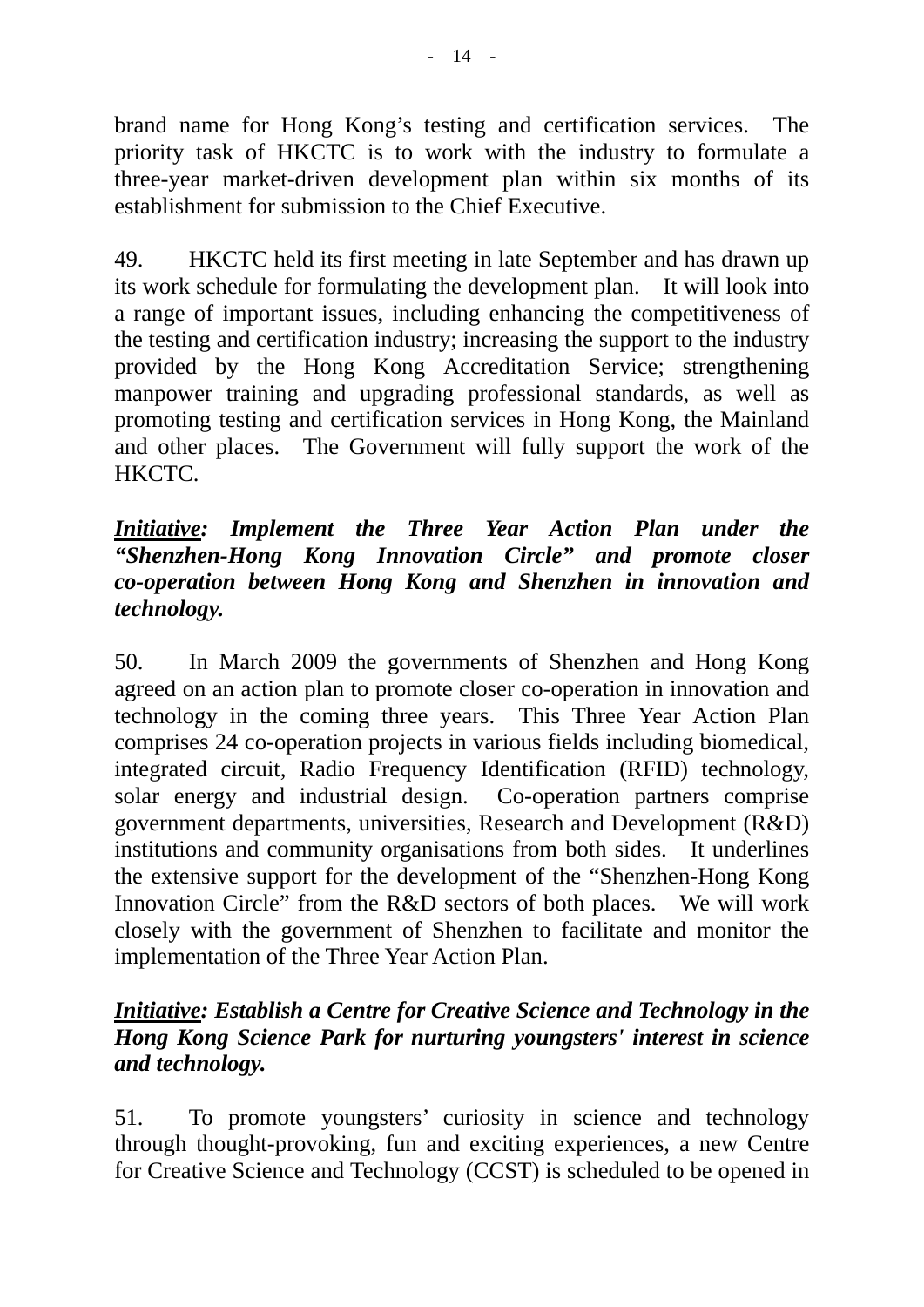the Hong Kong Science Park by the end of 2009. Through activities on food science, forensic science, environmental science and robotics designed with the advice of experts in relevant fields, CCST participants can familiarise themselves with the Science Park environment, foster an association with various scientists and technology bodies, and thereby build up a strong interest in innovation and technology at an early stage.

# **On-going Initiatives**

## *Initiative: Promoting applied research and development (R&D) and technology transfer to the industry through the R&D Centres and Innovation and Technology Fund).*

52. The Administration has recently completed a mid-term review on the operation of the R&D Centres under ITF, and decided to extend the operation of the Centres for three years up to 2013-14 with an additional funding commitment of \$369 million to meet the operational costs. The Centres have undertaken more than 240 R&D projects with ITF funding of \$1,187 million, and are taking steps to pursue commercialisation under 50 completed projects.

53. We have also stepped up our efforts to encourage more R&D projects by local research institutes and private companies. Between January and August 2009, we approved 148 new ITF projects.

## *Initiative: Enhancing collaboration in science and technology with the Mainland at different levels.*

54. We will continue to enhance our co-operation with the Mainland through the technological co-operation frameworks we have established with the Mainland at the central, provincial and municipal levels. For example, we have recently established a Working Group on Pilot Implementation for Guangdong-Hong Kong Technology Co-operation under the Mainland-Hong Kong Science and Technology Co-operation Committee framework to study and formulate measures for pilot implementation in Guangdong, including measures to be implemented through the "CEPA" arrangement as well as other suitable arrangements.